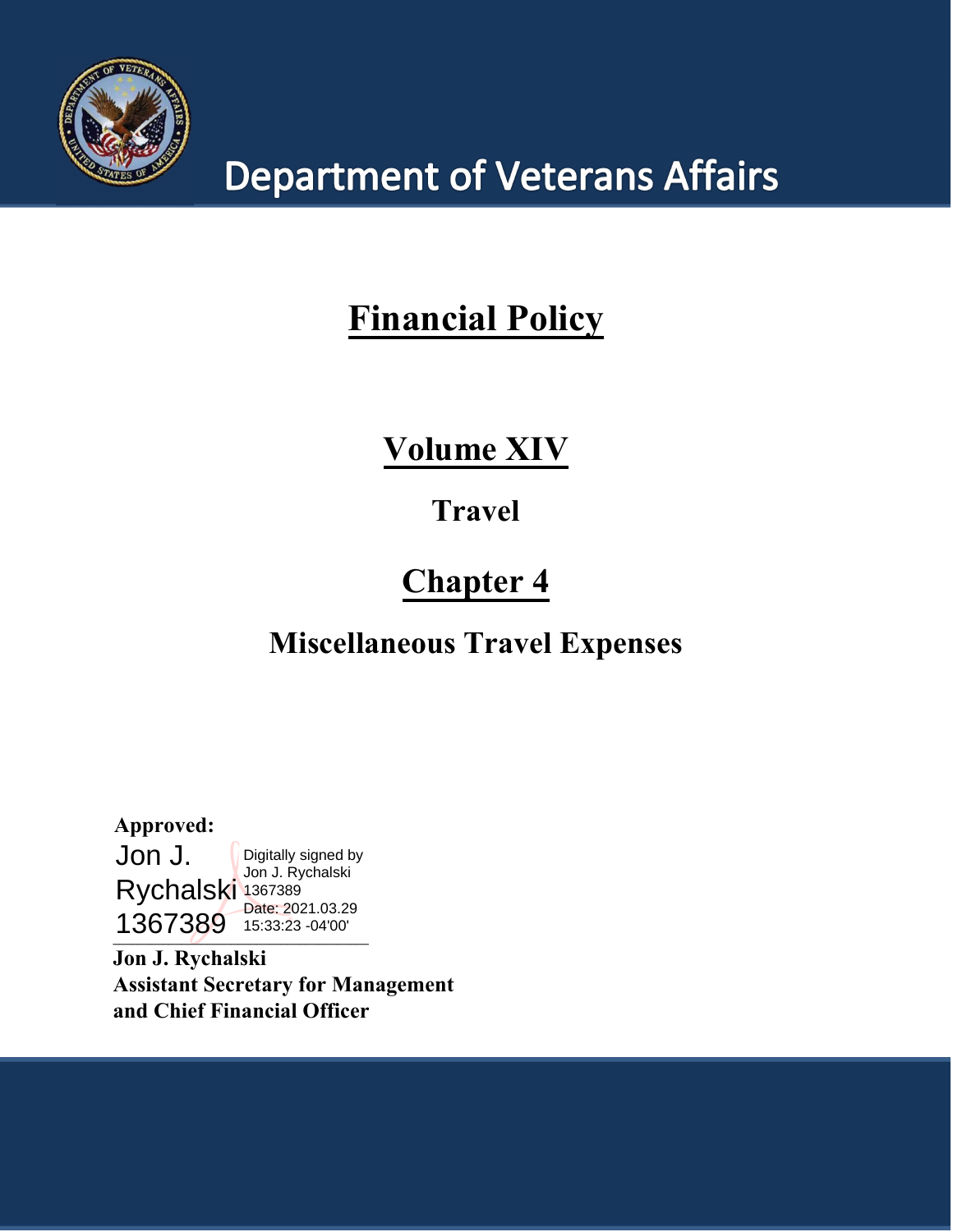| 040505 Miscellaneous Technology/Communication Expenses 10 |  |  |  |
|-----------------------------------------------------------|--|--|--|
|                                                           |  |  |  |
|                                                           |  |  |  |
|                                                           |  |  |  |
|                                                           |  |  |  |
|                                                           |  |  |  |
|                                                           |  |  |  |
|                                                           |  |  |  |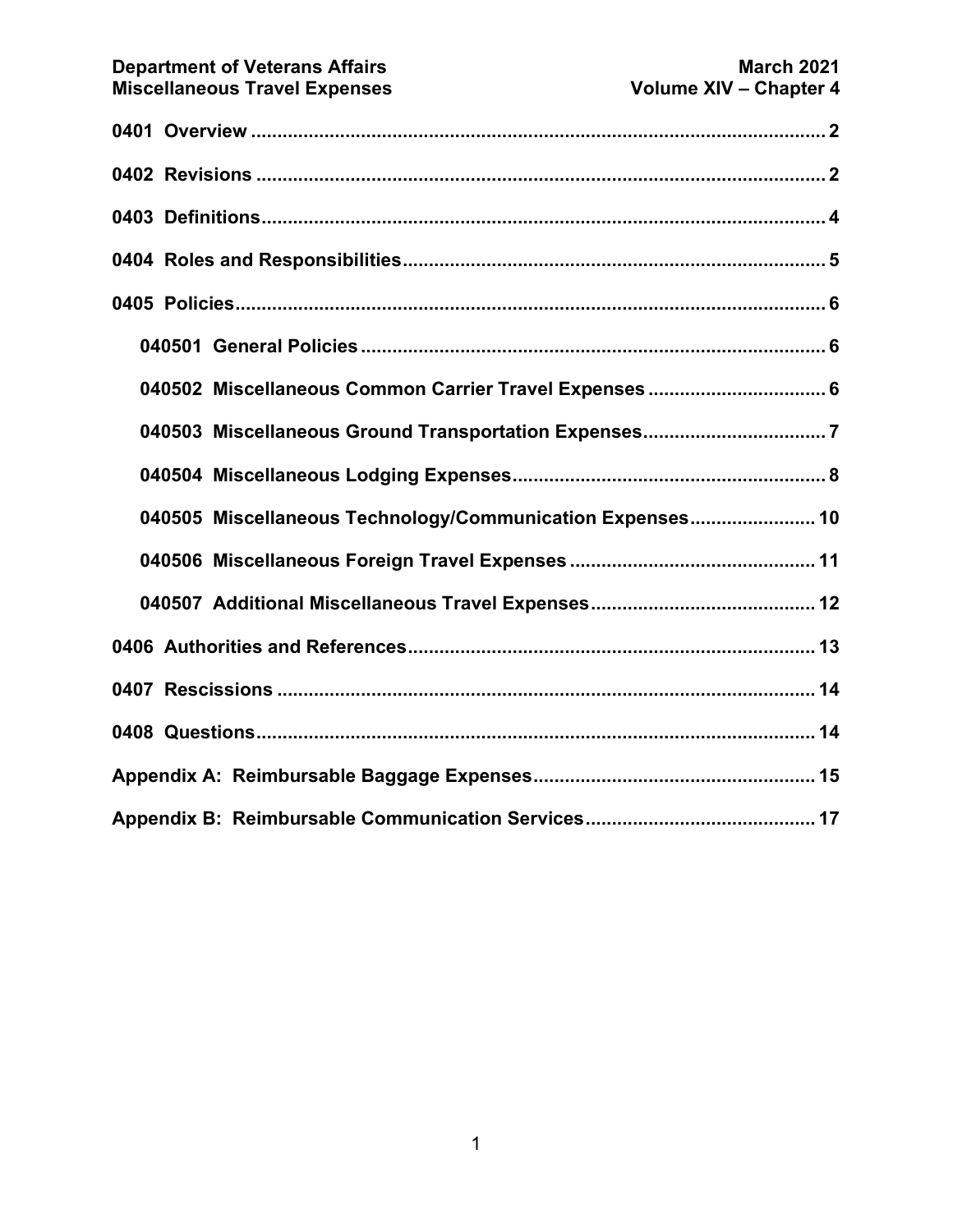#### <span id="page-2-0"></span>**0401 Overview**

This chapter establishes the Department of Veterans Affairs' (VA) financial policies regarding the reimbursement of authorized miscellaneous travel and transportationrelated expenses.

Key points covered in this chapter include:

- Approving Officials (AOs) will authorize reimbursement of miscellaneous expenses that are necessary and in the best interest of the Government (FTR § 301.70.301);
- Travelers will itemize each miscellaneous travel expense on the travel authorization (TA);
- Travelers are required to perform due diligence in seeking and obtaining lodging tax exemption when traveling to states which are tax-exempt (refer to GSA SmartPay State Tax Information); and
- Government-owned/leased services should be used for official communications, but when Government services are not available, commercial communications services may be used and reimbursed.

Under the Inspector General Act of 1978, Public Law (PL) 95-452; 5 U.S.C. Appendix, as amended, Office of Inspector General (VA OIG) employees must adhere to travel directives, policies, procedures, and guidance of the VA OIG.

Union rights and privileges related to travel expenses, as defined in union agreements, do not supersede the regulations in the Federal Travel Regulations (FTR).

| <b>Section</b> | <b>Revision</b>                                                          | <b>Office</b>        | <b>Reason for</b><br>Change                  | <b>Effective</b><br><b>Date</b> |
|----------------|--------------------------------------------------------------------------|----------------------|----------------------------------------------|---------------------------------|
| Various        | Reformatted to new policy<br>format and completed a five-<br>year update | <b>OFP</b><br>(047G) | 5-Year Update<br>and Leadership<br>directed. | March<br>2021                   |
| 0401 Overview  | Added key points, OIG and<br>Union statements.                           | <b>OFP</b><br>(047G) | Leadership<br>directed.                      | March<br>2021                   |

#### <span id="page-2-1"></span>**0402 Revisions**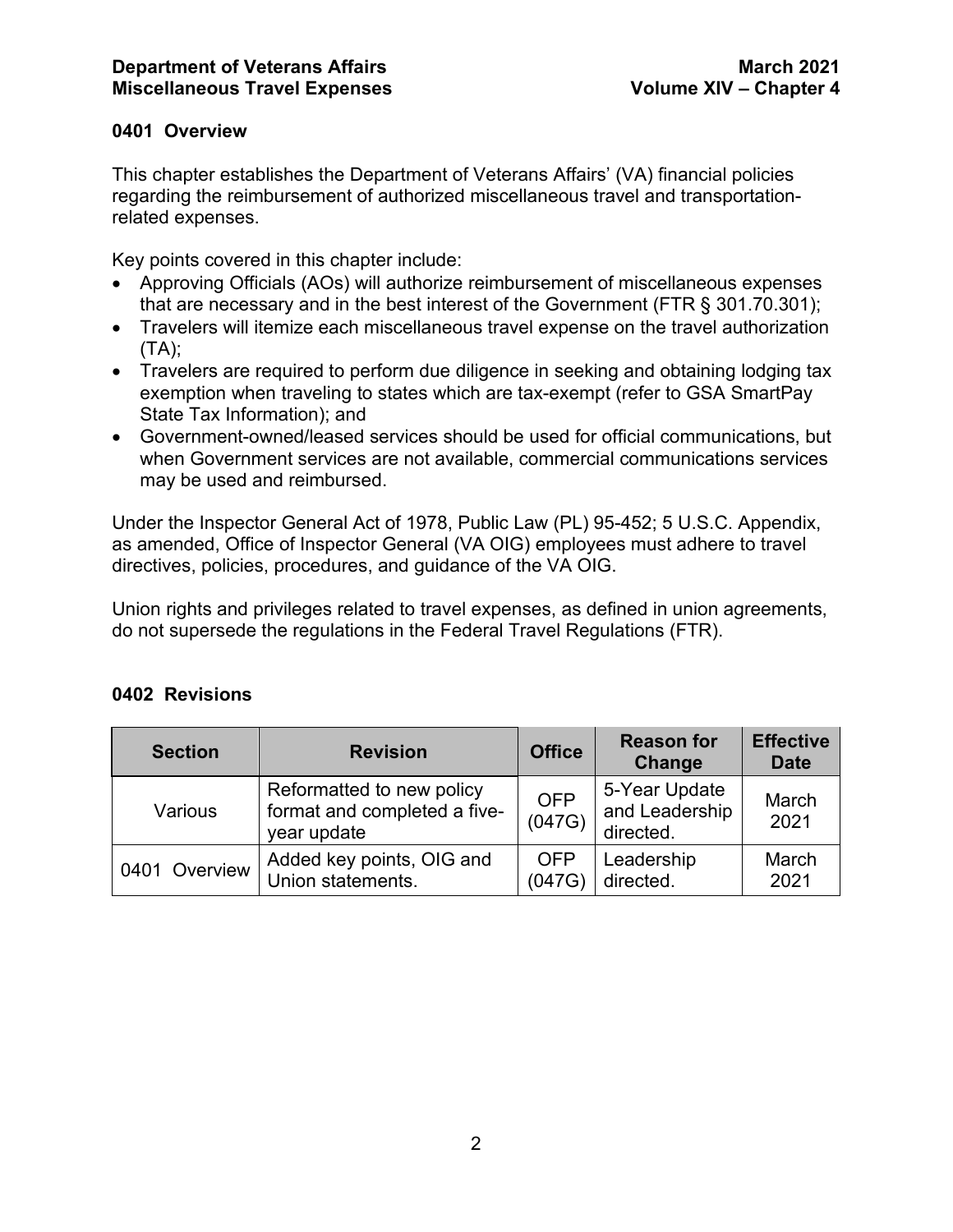| <b>Section</b>                                                            | <b>Revision</b>                                                                                                                                                                                                                                                                                                                                                                                                                                                                                                       | <b>Office</b>        | <b>Reason for</b><br>Change | <b>Effective</b><br><b>Date</b> |
|---------------------------------------------------------------------------|-----------------------------------------------------------------------------------------------------------------------------------------------------------------------------------------------------------------------------------------------------------------------------------------------------------------------------------------------------------------------------------------------------------------------------------------------------------------------------------------------------------------------|----------------------|-----------------------------|---------------------------------|
| 0405 Policies                                                             | Categorized information<br>under new subsections and<br>updated with FTR<br>references: 040501 General<br>Policies; 040502<br>Miscellaneous Common<br><b>Carrier Travel Expenses;</b><br>040503 Miscellaneous<br><b>Ground Transportation</b><br><b>Expenses; 040504</b><br>Miscellaneous Lodging<br>Expenses; 040505<br><b>Miscellaneous</b><br>Technology/Communication<br>Expenses; 040506<br>Miscellaneous Foreign<br>Travel Expenses; and<br>040507 Additional<br><b>Miscellaneous Travel</b><br><b>Expenses</b> | <b>OFP</b><br>(047G) | Organizational<br>Change.   | March<br>2021                   |
| 040503<br><b>Miscellaneous</b><br>Ground<br>Transportation                | Added FTR § 301-10.450(d)<br>pre-paid gasoline not<br>reimbursable, including the<br>FTR exception.                                                                                                                                                                                                                                                                                                                                                                                                                   | <b>OFP</b><br>(047G) | <b>General Update</b>       | March<br>2021                   |
| 040504<br><b>Miscellaneous</b><br>Lodging<br><b>Expenses</b>              | Added traveler is entitled to<br>be reimbursed the lodging<br>tax for the authorized lodging<br>rate when a lodging facility<br>does not honor the state tax<br>exemption.                                                                                                                                                                                                                                                                                                                                            | <b>OFP</b><br>(047G) | <b>General Update</b>       | March<br>2021                   |
| 040507<br>Additional<br><b>Miscellaneous</b><br>Travel<br><b>Expenses</b> | Changed the number of<br>consecutive nights required<br>for laundry/dry cleaning<br>reimbursement from six (6)<br>to four (4), to equal FTR $\S$<br>301-11.31.                                                                                                                                                                                                                                                                                                                                                        | <b>OFP</b><br>(047G) | <b>General Update</b>       | March<br>2021                   |
| Appendix A,<br>Reimbursable<br>Baggage<br><b>Expenses</b>                 | Minor updates.                                                                                                                                                                                                                                                                                                                                                                                                                                                                                                        | <b>OFP</b><br>(047G) | General Update.             | March<br>2021                   |
| Appendix B,<br>Reimbursable<br>Communication<br><b>Services</b>           | Minor updates.                                                                                                                                                                                                                                                                                                                                                                                                                                                                                                        | <b>OFP</b><br>(047G) | General Update.             | March<br>2021                   |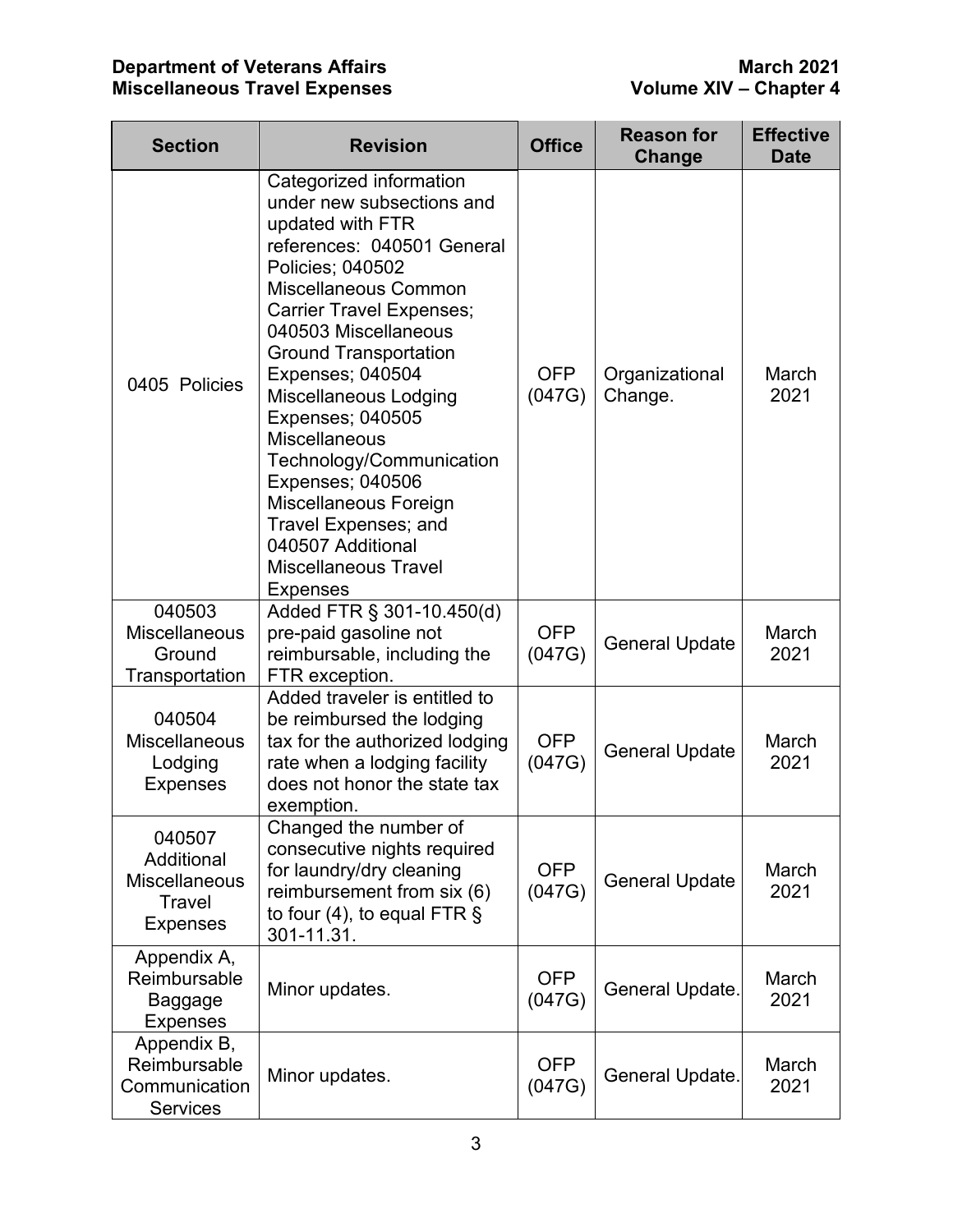#### <span id="page-4-0"></span>**0403 Definitions**

**Approving Official (AO)** – A VA employee in a position designated the authority to approve travel documents.

**Continental United States (CONUS)** – The 48 contiguous States and the District of Columbia.

**Federal Travel Regulation (FTR)** – The FTR implements statutory requirements and Executive branch policies for travel by federal civilian employees and others authorized to travel at Government expense.

**Foreign Area** – Any area, including the Trust Territories of the Pacific Islands, situated both outside CONUS and the non-foreign areas.

**Meals and Incidental Expense (M&IE) Allowance** – A daily subsistence allowance for meals, and related incidental expenses incurred when eligible on authorized TDY (FTR § 300-3.1, Per diem allowance (b)(c)).

**Miscellaneous Travel Expenses** – Miscellaneous travel expenses are those expenses identified in FTR PART 301-12 – Miscellaneous Expenses, which are directly attributable and necessary to the travel and temporary duty.

**Non-Foreign Area** – The states of Alaska and Hawaii, the Commonwealths of Puerto Rico and the Northern Mariana Islands, Guam, the U.S. Virgin Islands, and the territories and possessions of the United States (excludes the former Trust Territories of the Pacific Islands, which are considered foreign areas for the purposes of the FTR).

**Official Travel** – Travel under an official travel authorization (TA) to and from an employee's official station or other authorized points of departure and a temporary duty location, travel between two temporary duty locations, or relocation at the direction of a federal agency.

**Outside the Continental United States (OCONUS)** – Includes both non-foreign areas and foreign areas.

**Per Diem** – A subsistence allowance for lodging, meals, and related incidental expenses incurred while on authorized TDY. Maximum per diem rates for temporary duty travel locations are established by GSA, and available at the GSA Per Diem Rates website.

**Privately Owned Vehicle (POV)** – Any vehicle such as an automobile (including vans and pickup trucks), motorcycle, aircraft, or boat operated by an individual that is not owned or leased by a government agency and is not commercially leased or rented by an employee under a government rental agreement for use in connection with official government business (FTR § 300-3.1, POV).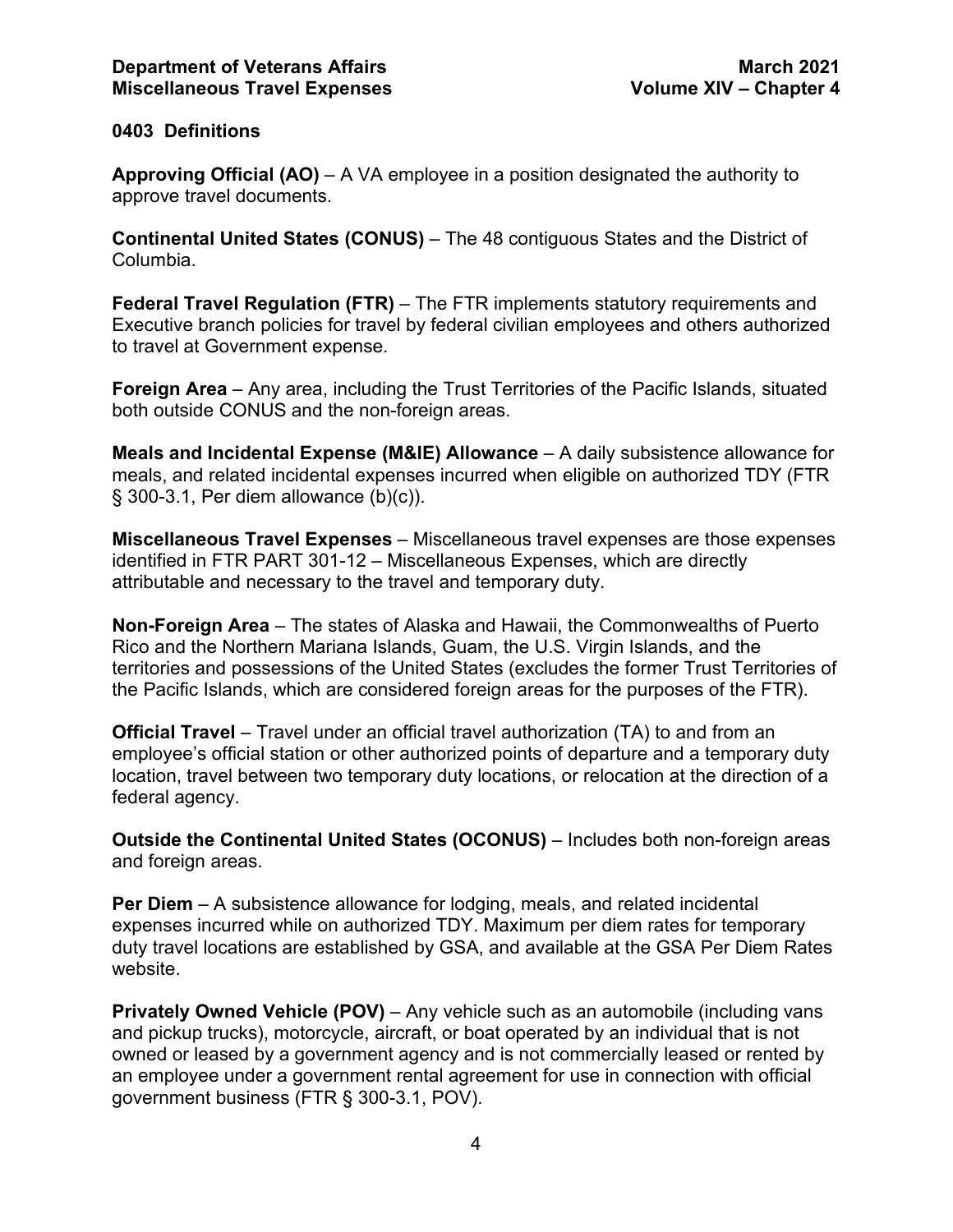**Temporary Duty (TDY) Location** – A place away from an employee's official station, where the employee is authorized to travel.

**Temporary Duty (TDY) Travel** – Travel by an employee on official business to a designated location(s) away from their local area, as authorized by an employee's AO through a TA.

**Transportation Network Companies (TNCs)** – A company that uses an onlineenabled platform to connect passengers with drivers using their personal, noncommercial vehicles (e.g. Uber, Lyft, Sidecar, Wingz, Summon, and Haxi).

**Travel Authorization (TA)** – A written or electronic authorization to incur expenses while on authorized official business for the Government, and in accordance with FTR § 301-71.103, must include specific purpose, itinerary, and estimated costs.

**Travel Management Center (TMC)** – A travel agency firm under contract with the Government to provide reservations, tickets, and related travel management services for official travel.

#### <span id="page-5-0"></span>**0404 Roles and Responsibilities**

**Approving Officials (AO)** are responsible for:

- Approving TAs and claims;
- Completing travel training requirements;
- Ensuring all travel is approved consistent with FTR, VA travel policy, and any other Department-specific guidance (e.g., travel notices);
- Establishing a clear understanding with the traveler which miscellaneous travel expenses are required for the mission and only authorizing additional expenses post-travel when unanticipated and properly documented in the claim; and
- Verifying CONUS and OCONUS non-foreign area lodging taxes claimed were not exempt or were exempt but not honored by the lodging facility before authorizing;

**Travelers** are responsible for:

- Completing training requirements;
- Being knowledgeable of FTR, VA travel policy, and any other agency-specific guidance (e.g., travel notices);
- Minimizing travel costs;
- Ensuring travel is approved in advance;
- Obtain lodging tax exemptions when available; and
- Submitting claims in accordance with policy.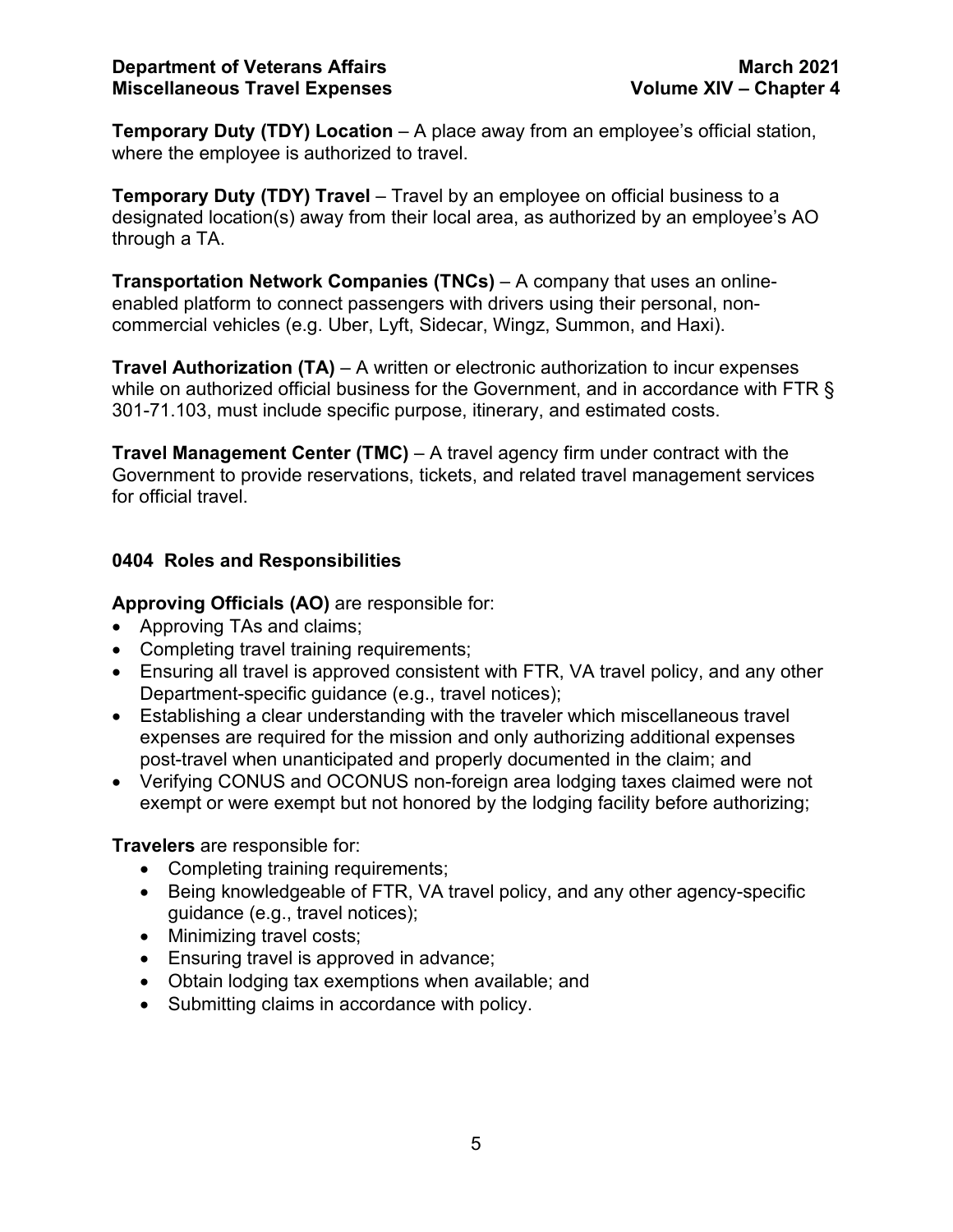#### <span id="page-6-0"></span>**0405 Policies**

#### <span id="page-6-1"></span>**040501 General Policies**

- A. VA will reimburse travelers for miscellaneous travel expenses in conjunction with TDY in accordance with FTR PART 301-12 – Miscellaneous Expenses.
- B. VA will reimburse travelers for miscellaneous travel expenses in conjunction with permanent change of station (PCS) and temporary change of station (TCS), following FTR Subchapter F, Miscellaneous Allowances. VA Financial Policy Volume XIV Travel, Chapter 8, Relocation Packages, provides policy guidance on the authorization of PCS and TCS related miscellaneous expenses.
- C. VA Financial Policy Volume XIV Travel, Chapter 1, Travel Administration, provides receipt requirements for miscellaneous travel expense reimbursement requests.
- D. Prior to travel, a traveler and their AO will discuss and establish a clear understanding of which miscellaneous travel expenses are authorized.
- E. In accordance with FTR § 301-52.2(a), travelers will itemize each miscellaneous travel expense and the estimated cost on the travel authorization (TA), except for authorized telephone calls, transit system fares, or parking meter fees which may be entered as a lump sum as long as no individual expense costs over \$75.
- E. In accordance with FTR § 301.70.301, AOs will only authorize the reimbursement of miscellaneous travel expenses that are necessary and in the best interest of the Government.
- F. AOs will approve miscellaneous travel expenses post-travel when the expenses were not anticipated before departure and proper justification is included on the travel claim.

#### <span id="page-6-2"></span>**040502 Miscellaneous Common Carrier Travel Expenses**

- A. In accordance with FTR § §301-10.308, VA will reimburse travelers for common carrier terminal parking fees while on TDY when incurring such fees is advantageous to the Government when compared to the use of a taxi or other available ground transportation to and from the terminal.
- B. In accordance with FTR § 301-12.2, VA will reimburse the necessary travel and transportation-related baggage expenses incurred on official business. Excess baggage transportation costs must be authorized in advance by the AO. Refer to Appendix A, Reimbursable Baggage Expenses, for additional information. These expenses include: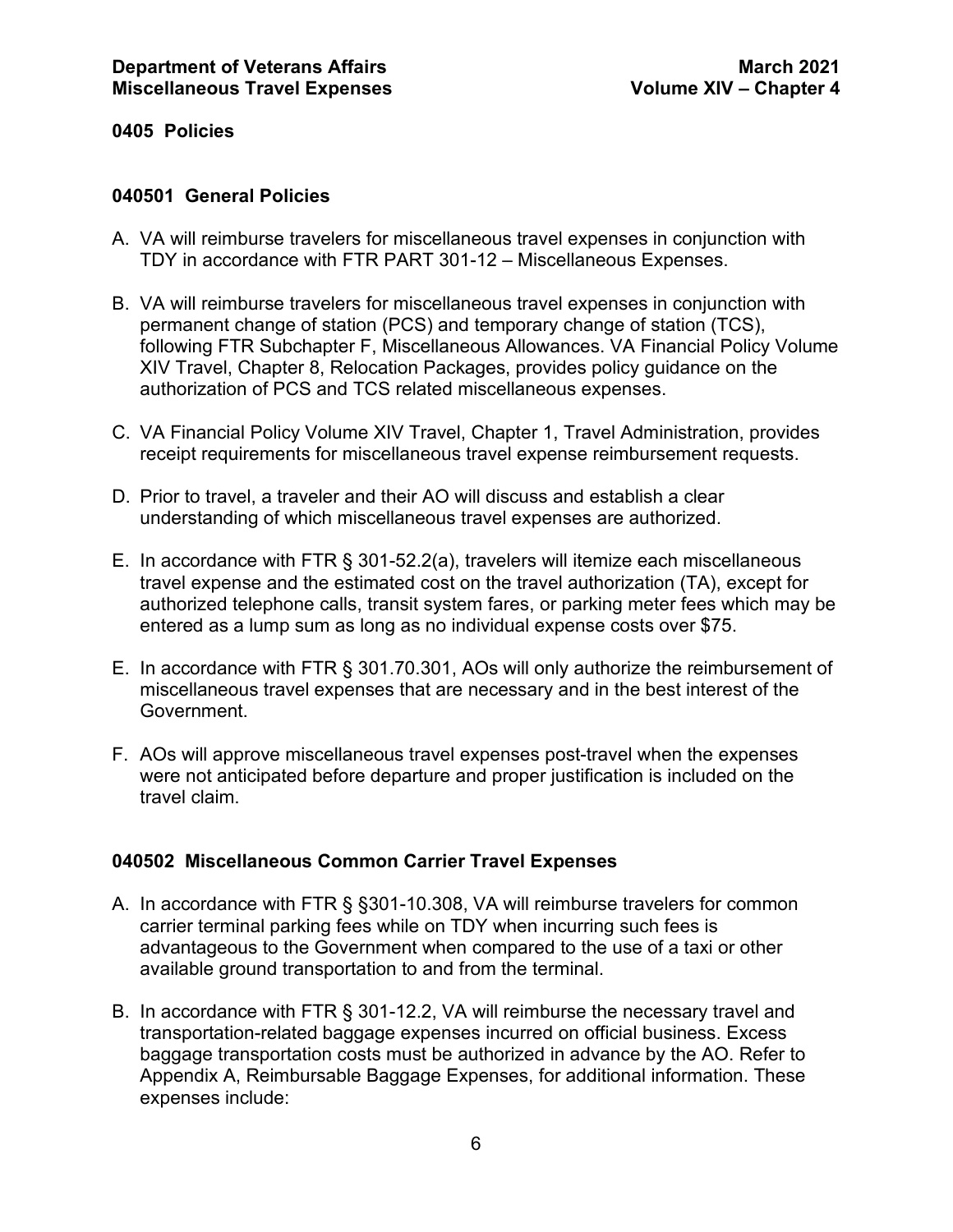- Baggage transfer not to exceed (NTE) the customary local rates and the necessity for the transfer must be explained in the TA;
- Baggage storage for property used on official business or baggage handling tips for transporting Government property (justification required); and
- Curbside baggage check-in fees will be reimbursed, except when there is no cost at the travel counter.
- C. In accordance with FTR § 301-13.3(d)), VA will reimburse baggage handling tips only for a traveler with a disability or special needs.
- D. In accordance with FTR § 301-10.2, VA will reimburse the following additional common carrier miscellaneous expenses:
	- 1. Transit, service charge, tax, landing, port tax, embarkation/debarkation, or similar mandatory charges assessed against a traveler on arrival/departure from a carrier terminal, will be reimbursed when not included in the cost of the ticket.
	- 2. Costs associated with providing paper tickets to the traveler will be reimbursed, as necessary, to meet Government requirements (e.g., a potential work stoppage by the common carrier or special circumstances involving international travel to foreign countries). Paper tickets acquired for personal convenience are not reimbursable and are the traveler's financial responsibility.
	- 3. Service and processing fees (e.g., transaction fees) for arranging common carrier transportation will be reimbursed when:
		- Procured through the Travel Management Center (TMC); or
		- Procured commercially only when VA's travel system, including the TMC, is not available before the commencement of official travel to make reservations.

#### <span id="page-7-0"></span>**040503 Miscellaneous Ground Transportation Expenses**

- A. VA will reimburse ground transportation expenses including special conveyances in accordance with FTR § 301-10, Transportation Expenses, and VA Financial Policy Volume XIV Travel, Chapter 3, Transportation Expenses.
- B. VA will reimburse the following miscellaneous ground transportation expenses:
	- 1. In accordance with FTR § 301-10.421, tips for taxis, TNCs, innovative mobility technology companies, limousines, and shuttle transportation will be reimbursed up to 20 percent of the customary fare rounded up to the nearest cent.
	- 2. In accordance with FTR § 301-10.421, tips paid for courtesy (no cost) shuttle service, or for valet parking service at non-lodging locations (only when public parking is not available) will be reimbursed not to exceed \$3.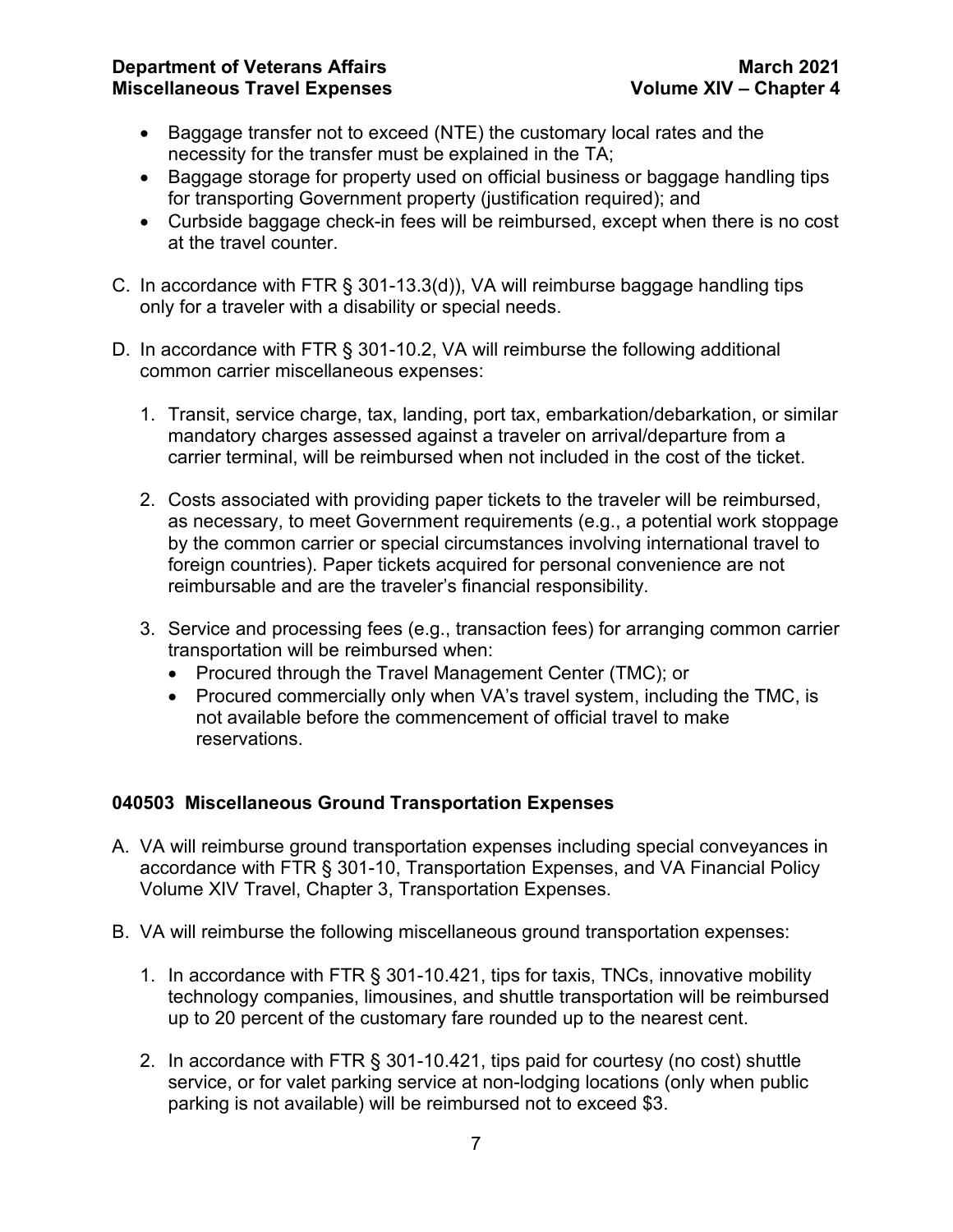- 3. In accordance with FTR § 301-10.304, POV miscellaneous expenses will be reimbursed.
- C. In accordance with FTR § 301-10.450(d), VA will reimburse gasoline for a rental car but prepaid gasoline is not reimbursable. An AO will reimburse refueling charges for gasoline if it is not possible to refuel completely prior to returning the vehicle because of safety issues or the location of the closest fueling station. This exception must be properly documented on the travel claim, when applicable.
- D. In accordance with FTR § 301-10.2, VA will reimburse the following ground transportation miscellaneous expenses:
	- 1. Fees charged for optional equipment (e.g., activation of a toll transponder, or global positioning system (GPS)) for a rental car are generally not reimbursable unless the item is determined to be mission essential. Documentation justifying the expenses as mission-essential must be attached to the TA or travel claim.
	- 2. Service and processing fees (e.g., transaction fees, taxes, Government Administrative Rate Supplement fees (GARS)) for rental car reservations will be reimbursed when:
		- Procured through the Travel Management Center (TMC); or
		- Procured commercially only when VA's travel system, including the TMC, is not available before the commencement of official travel to make reservations.
- E. In accordance with FTR §§ 301-10.451 and 301-10.452, VA will not reimburse driving-related insurance for CONUS and outside of CONUS (OCONUS) non-foreign area travel. For OCONUS foreign areas an AO may reimburse this expense when it is determined that legal requirements/procedures of the foreign area/country involved mandate carrying driving-related insurance to cover potential liability for damage, personal injury, or death to third parties when travel is authorized by Government conveyance, privately-owned conveyance, or rental car (refer to Comptroller General Decision, B-178342 (55 Comp. Gen 1343, August 11, 1976), Insurance on Overseas Automobiles). When required, the cost of the license/permit photos will also be reimbursed. Refer to Driving and Road Safety Abroad for additional information.

#### <span id="page-8-0"></span>**040504 Miscellaneous Lodging Expenses**

A. VA will reimburse nightly lodging room rate reimbursable expenses in accordance with FTR PART 301-11 – Per Diem Expenses, and VA Financial Policy Volume XIV Chapter 2, Travel Per Diem.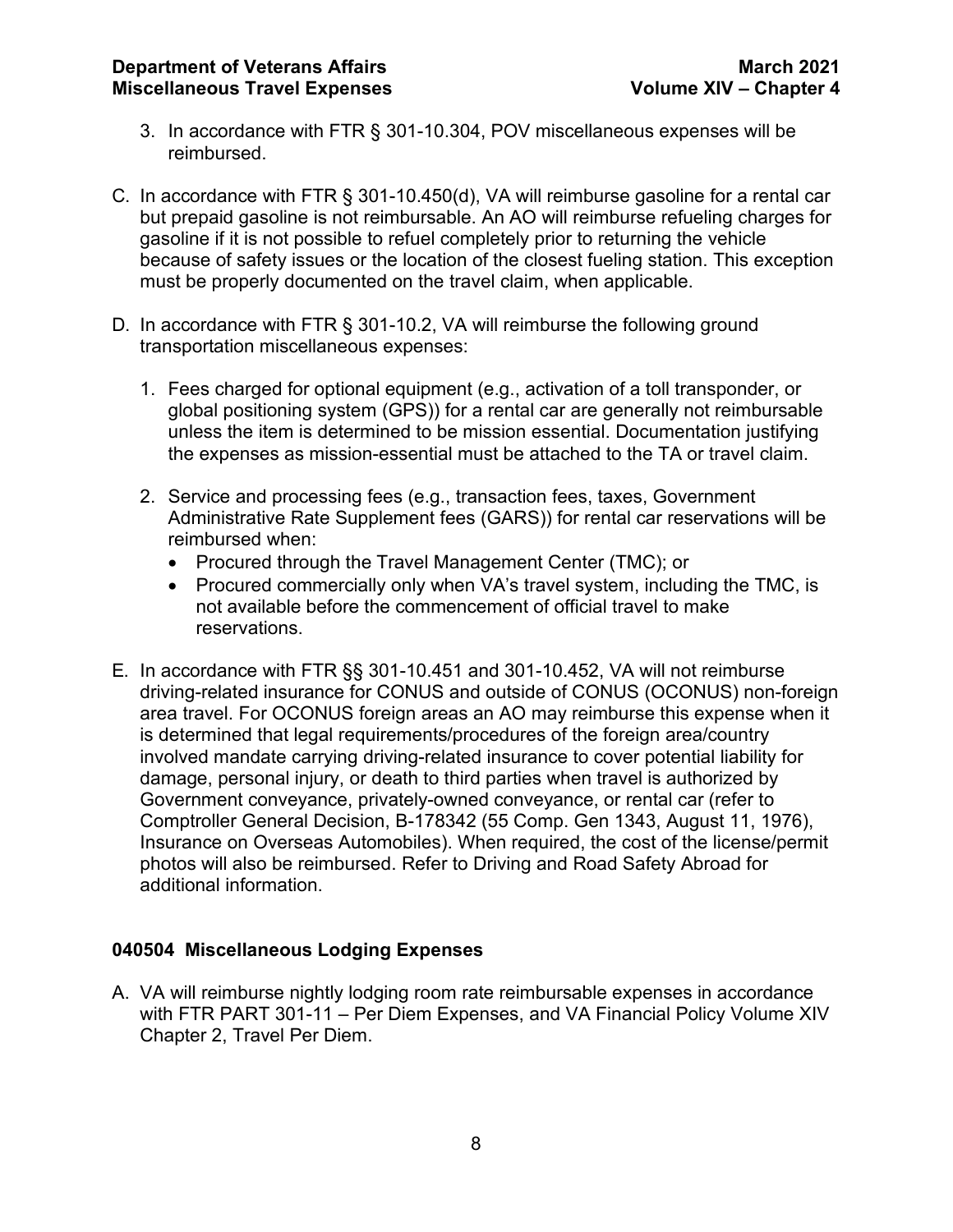- B. In accordance with FTR § 301-12.1, VA will reimburse miscellaneous lodging fees/charges when mission-related justification is provided. Miscellaneous lodging fees/charges include, but are not limited to, the following:
	- Room occupancy charges for late departure;
	- Early arrival;
	- Day-use of airport lodging facilities due to travel arrangements that are not for the traveler's convenience;
	- Safe fee, or other service charges; and
	- Resort fees and/or energy surcharge fees will be reimbursed only when the hotel charges this fee (not optional) to all guests.
- C. Room rental for official business meetings may be authorized as an official expense in limited circumstances. Email the FSC for specific guidance on the proper payment method at [VAFSCtravelpolicy@va.gov.](mailto:VAFSCtravelpolicy@va.gov) For additional information regarding conference room rentals, refer to VA Financial Policy Volume XIV Chapter 10, Conference Planning, Oversight, and Reporting.
- D. In accordance with FTR §301-11.27, lodging taxes may or may not be authorized as follows:
	- 1. Lodging taxes for CONUS and OCONUS non-foreign areas are not part of the per diem allowance and must be itemized separately as a miscellaneous expense. Lodging taxes will only be reimbursed when not exempt for government occupancy.

Travelers are required to perform due diligence in seeking and obtaining lodging tax exemption when traveling to states which are tax-exempt (refer to GSA SmartPay State Tax Information). Should the lodging facility not honor the requested state tax exemption the traveler is entitled to be reimbursed the lodging tax for the authorized lodging rate.

- 2. Taxes for OCONUS foreign areas are included in the traveler's per diem allowance and will not be claimed separately as a miscellaneous expense.
- E. When lodging is interrupted involving authorized weekly or monthly rentals certain expenses may be reimbursed as a miscellaneous expense. Refer to VA Financial Policy Volume XIV Travel, Chapter 2, Travel Per Diem, and Comptroller General Decision B-195352 (59 Comp. Gen. 609, July 17, 1980), Lodging Expenses – Curtailed Travel.

VA reimbursement of interrupted lodging weekly or monthly rental expenses is dependent upon if:

- The traveler acted reasonably and prudently in incurring lodging expenses;
- The traveler had a reasonable expectation of completing the TDY as authorized;
- The assignment was changed for official purposes or an acceptable reason beyond the traveler's control; and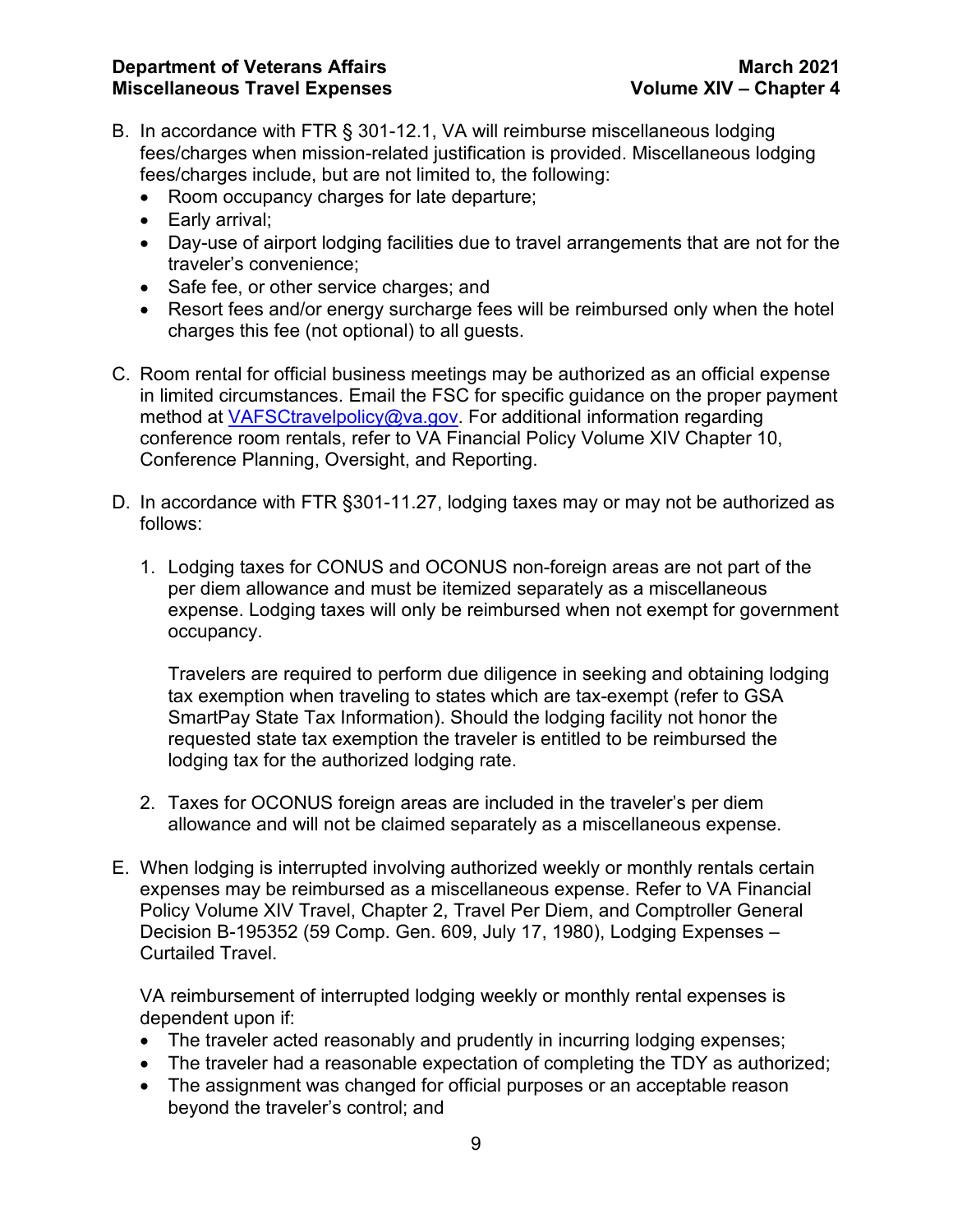- The traveler took reasonable steps to obtain a refund once the TDY was officially canceled, curtailed, or interrupted.
- F. In accordance with FTR § 301-12.1, VA will reimburse necessary storage fees and/or tips for handling Government property at lodging facilities.
- G. VA reimbursement of tips at a place of lodging (including valet service) may or may not be authorized as follows:
	- 1. In accordance with FTR §§ 301-11.305 and 301-11.306, when subsistence is reimbursed under the Actual Expense method, fees and tips at a place of lodging will be reimbursed when itemized.
	- 2. In accordance with FTR § 300-3.1, Per diem allowance (c)), when subsistence is reimbursed under the Lodgings-Plus method the incidental allowance includes fees and tip expenses at places of lodging and are not separately reimbursable expenses.
- H. In accordance with FTR § 301-12.1, VA will reimburse service and processing fees (e.g., transaction fees) for arranging lodging accommodations when:
	- Procured through the Travel Management Center (TMC); or
	- Procured commercially only when VA's travel system, including the TMC, is not available before the commencement of official travel to make reservations.

#### <span id="page-10-0"></span>**040505 Miscellaneous Technology/Communication Expenses**

- A. In accordance with FTR § 301-12.1, Government-owned/leased services should be used for official communications.
- B. In accordance with FTR § 301-12.1, VA will reimburse expenses for using commercial communications services covered as follows when Government services are not available:
	- 1. VA will reimburse official phone call expenses (e.g., hotel phone, or personal cell phone) as follows:
		- Certain communications to a traveler's home/family are considered official expenses (e.g., to advise of the traveler's safe arrival, inform/inquire about medical conditions, and to advise of changes in the itinerary);
		- The actual cost of phone calls NTE \$5 per day, or NTE \$35 per week, will be reimbursed, with an exception for emergency circumstances (traveler will justify phone calls in emergencies); and
		- Reimbursement for official calls will not be authorized when the traveler is issued a VA communication device (e.g., iPhone) or uses a pre-paid phone card or cell phone.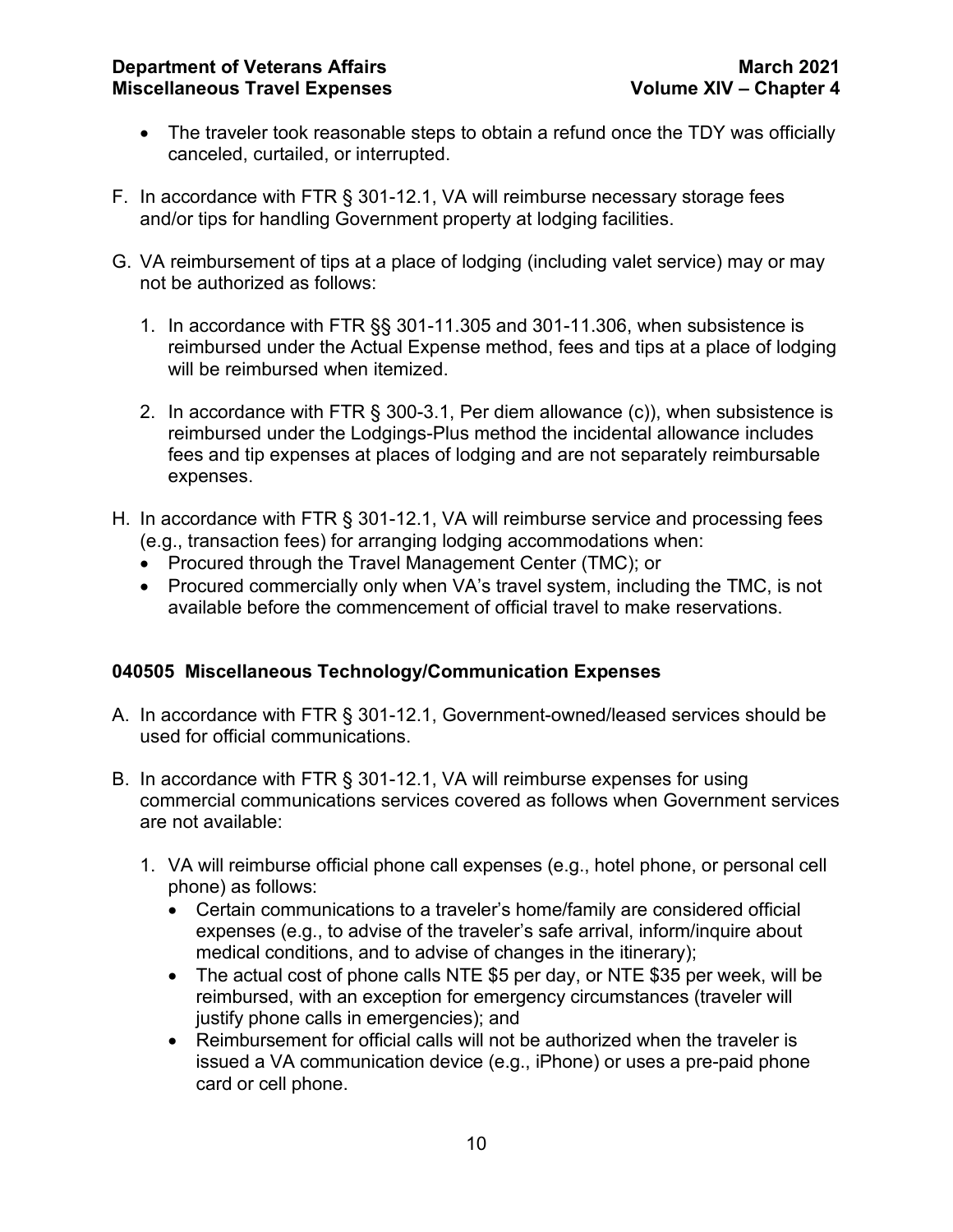When a personal cell phone is used for official communication, each call must be documented showing the additional cost incurred outside of the normal usage covered in the cell phone contract. Refer to Appendix B, Reimbursable Communication Services, for additional information on reimbursement for communication expenses.

- 2. VA will reimburse the following miscellaneous travel-related expenses:
	- Connections (e.g., internet connections) used for computers, including inflight computer connections, to perform official Government business; and
	- Services of typists, data processors, or stenographers and the cost associated with the official use (not purchase) of computers, printers, faxing machines, scanners, telegrams, cablegrams, or radiograms.

#### <span id="page-11-0"></span>**040506 Miscellaneous Foreign Travel Expenses**

- A. In accordance with FTR § 301-12.1, VA will reimburse the following miscellaneous foreign travel expenses:
	- 1. Currency conversion fees when the "international transaction fee" for official qualifying transactions is charged to the Government travel card. This charge is listed as a separate line item on the card billing statement. Losses resulting from currency conversions are not reimbursable (refer to Comptroller General Decision B-215316 (59 Comp. Gen. 554, August 29, 1984), Losses Incurred on Currency Exchange). A traveler is not liable to pay the Government for gains resulting from currency conversion.

A traveler who pays for foreign official expenses with a Government travel card should check with the contracted bank to determine the final expense cost in U.S. currency before submitting the travel claim. The currency exchange rate at which the Government travel card expense was settled will be used to enter foreign expense amounts in the travel claim.

- 2. The cost of fees to obtain or renew a visa, U.S. permanent resident card, photographs, and physical exams for an employee who is:
	- A U.S. citizen (An eligible dependent does not have to be a U.S. citizen);
	- Hired locally in, or transported to, a foreign area at Government expense; or
	- Serving under a service or renewal agreement (Permanent Duty Travel and TDY for overseas travel).
- 3. Foreign exit fees.
- 4. The cost of obtaining a birth certificate or other acceptable evidence of birth for official foreign travel.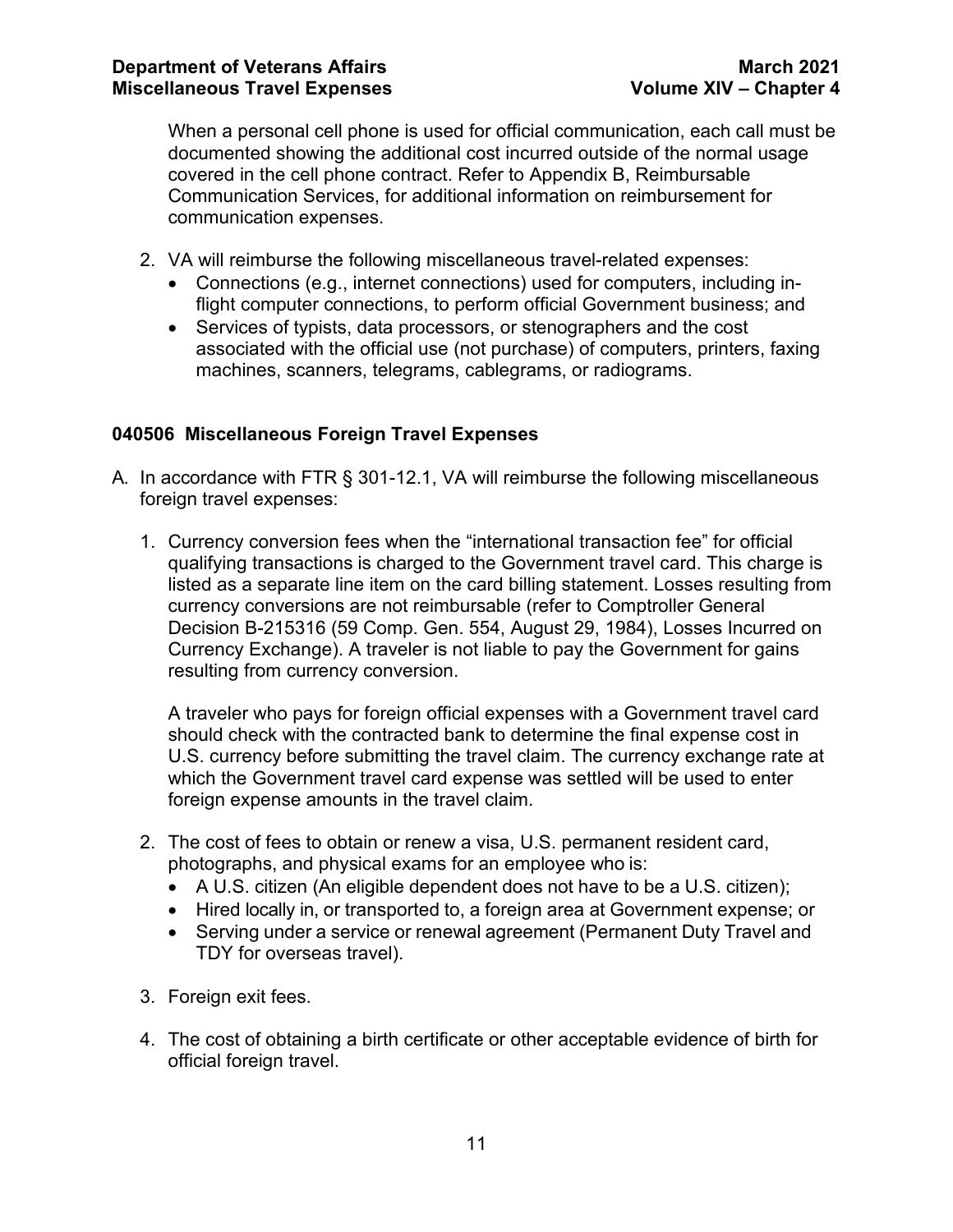- 5. Charges for inoculations and other disease-preventive medical prophylaxes (e.g., oral anti-malarial prophylaxis) required for authorized foreign travel, that are not available through a federal dispensary.
- 6. Services of guides, interpreters and/or drivers when determined by the AO to be mission essential.
- B. In accordance with FTR § 301-451(b), VA will reimburse OCONUS foreign area driving-related insurance. See section 040503 Miscellaneous Ground Transportation Expense for more information.
- C. In accordance with the FTR § 301-11.31, VA will not separately reimburse OCONUS laundry and dry-cleaning expenses. These expenses are part of the incidental expense allowance included within the meals and incidental expenses (M&IE) per diem rates (refer to Department of State Standardized Regulations, Per Diem Rates – Foreign Areas or Department of Defense, Defense Travel Management Office, Per Diem Rates – Non-Foreign Areas).
- D. VA will not reimburse expenses for obtaining a personal passport.
- E. For specific guidance or additional clarification regarding reimbursement of foreign travel miscellaneous expenses, contact [Internationaltravelservice@va.gov.](mailto:Internationaltravelservice@va.gov)

#### <span id="page-12-0"></span>**040507 Additional Miscellaneous Travel Expenses**

- A. In accordance with FTR § 301-12.1, VA will reimburse the following expenses:
	- 1. A fee charged for an ATM or bank cash advance using a Government travel card to obtain money, when the withdrawal is authorized on the TA or travel claim. Fees for using an ATM with a personal credit or debit card are not reimbursable.
	- 2. The cost of traveler's checks, money orders, or certified checks up to the amount of estimated per diem and/or travel expenses will be reimbursed.
	- 3. The purchase of miscellaneous equipment or materials (e.g., batteries, tools, film, paper, books, medical supplies) and similar items needed when an explanation is provided on the travel claim supporting the purchase(s) was necessary for the mission and the AO determines a purchase card was not available for use.
- B. In accordance with FTR § 301-11.31, VA will reimburse laundry/dry cleaning expenses for CONUS TDY as follows:
	- 1. Costs for personal laundry, dry cleaning, and/or pressing of clothing, incurred during CONUS TDY, involving at least four (4) consecutive nights lodging.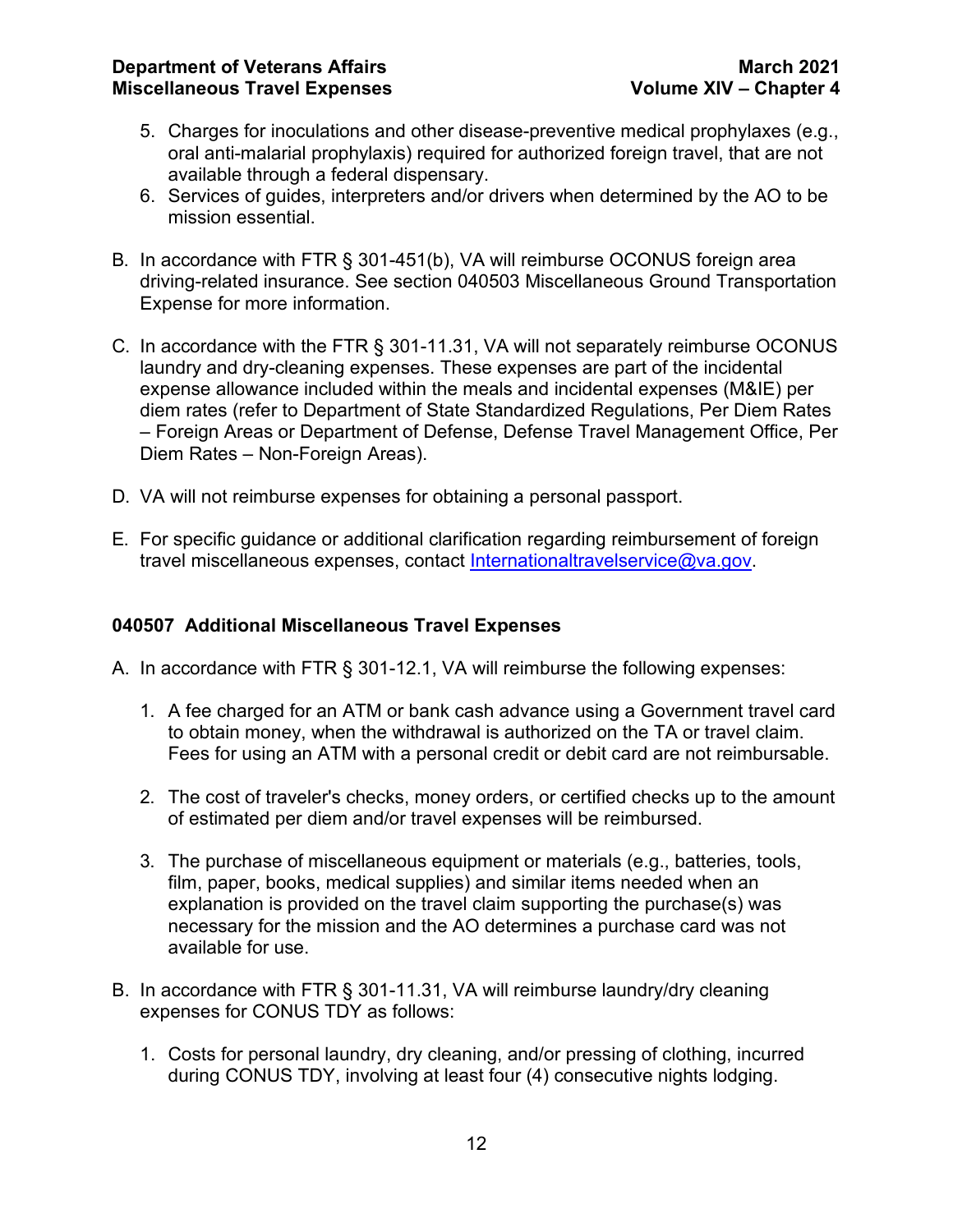- 2. The purpose of laundry/dry cleaning is for reusing clothes while on TDY. Expenses incurred on the last day of the TDY or after the completion of the TDY are not reimbursable.
- C. In accordance with FTR § 301-13.3, VA will reimburse expenses for an attendant when necessary, to accommodate a special need.
- D. In accordance with FTR § 301-13.3.2, VA will reimburse expenses to an employee with special needs associated with a service animal when medically required to accompany a traveler (e.g., service dog). The service animal should be stated in the TA to cover any travel-related expenses that might be required.
- E. VA will not reimburse travelers for clerical assistance services. The Government purchase card will be used to make a mission-required clerical assistant services payment.
- F. VA will not reimburse travelers for registration fees. VA requires registration fees to be paid using a Government purchase card.
- G. VA will not reimburse individual traveler's membership fees in a registered/traveler program (e.g., rewards program offered by credit card companies). Use of Government funds to obtain membership in such a program is statutorily prohibited by 5 U.S.C. § 5946, Membership fees; expenses of attendance at meetings; limitations.

#### <span id="page-13-0"></span>**0406 Authorities and References**

[5 U.S.C. § 5946, Membership fees; expenses of attendance at meetings; limitations](https://www.gpo.gov/fdsys/pkg/USCODE-2010-title5/pdf/USCODE-2010-title5-partIII-subpartD-chap59-subchapIV-sec5946.pdf)

[Comptroller General Decision, B-178342 \(55 Comp. Gen 1343, August 11, 1976\),](http://www.gao.gov/products/451602)  [Insurance on Overseas Automobiles](http://www.gao.gov/products/451602)

[Comptroller General Decision B-195352 \(59 Comp. Gen. 609, July 17, 1980\), Lodging](https://www.gao.gov/products/450663)  Expenses - [Curtailed Travel](https://www.gao.gov/products/450663)

[Comptroller General Decision B-215316 \(59 Comp. Gen. 554, August 29, 1984\), Losses](https://www.gao.gov/products/422708)  [Incurred on Currency Exchange](https://www.gao.gov/products/422708)

[Defense Travel Management Office, Per Diem Rates -](https://www.defensetravel.dod.mil/site/perdiemCalc.cfm) Non-Foreign Areas

[Department of State Standardized Regulations, Per Diem Rates -](https://aoprals.state.gov/content.asp?content_id=134&menu_id=75) Foreign Areas

[Driving and Road Safety Abroad](https://travel.state.gov/content/travel/en/international-travel/before-you-go/driving-and-road-safety.html)

[FTR Chapters 300-304](https://www.ecfr.gov/cgi-bin/text-idx?gp=&SID=904986730b04a8033358f586de32c1f0&mc=true&tpl=/ecfrbrowse/Title41/41subtitleF.tpl)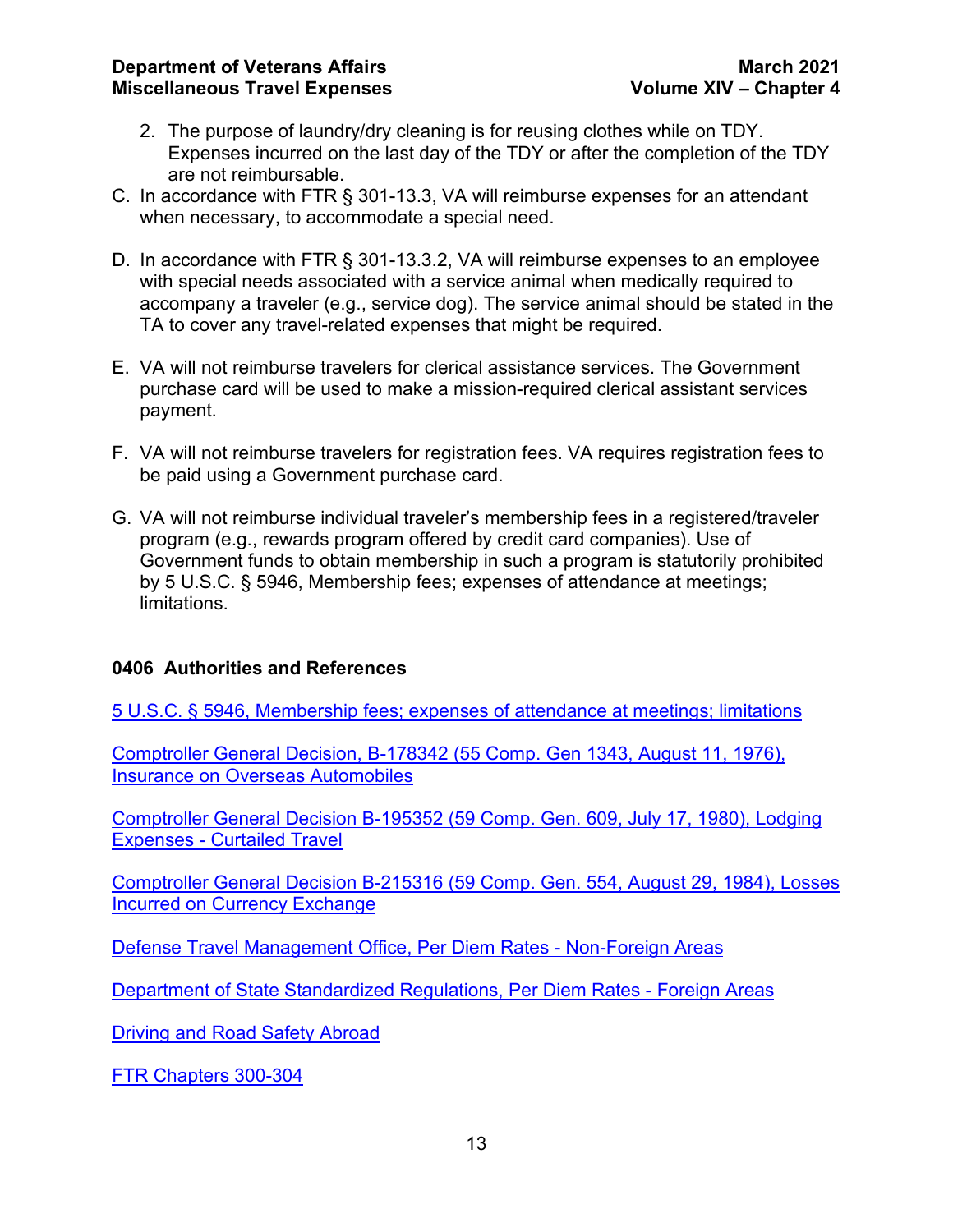[GSA City Pair Program](https://www.gsa.gov/travel/plan-book/transportation-airfare-pov-etc/city-pair-program-cpp)

[GSA City Pair Program/Baggage Allowance](https://www.gsa.gov/travel/plan-book/transportation-airfare-pov-etc/airfare-rates-city-pairs-programs/resource-library/baggage-allowance)

[GSA Per Diem Rates](https://www.gsa.gov/travel/plan-book/per-diem-rates/per-diem-rates-lookup)

[Inspector General Act of 1978, Public Law \[P.L.\] 95-452; 5 U.S.C. App](https://www.govinfo.gov/content/pkg/STATUTE-92/pdf/STATUTE-92-Pg1101.pdf#page=1)

[OPM Guidance on Reasonable Accommodation](https://archive.opm.gov/disability/mngr_6-01-B.asp)

[VA Financial Policy, Volume XIV Travel](https://www.va.gov/finance/policy/pubs/volumeXIV.asp)

#### <span id="page-14-0"></span>**0407 Rescissions**

VA Financial Policy, Volume XIV Travel, Chapter 4, Miscellaneous Travel Expenses, September 2017

#### <span id="page-14-1"></span>**0408 Questions**

Questions concerning these financial policies should be directed as follows:

VHA [VAFSCtravelpolicy@va.gov](mailto:VAFSCtravelpolicy@va.gov) VBA [TRAVEL.VBACO@va.gov](mailto:TRAVEL.VBACO@va.gov)<br>NCA NCABudgetService@va.go NCA [NCABudgetService@va.gov](mailto:NCABudgetService@va.gov)<br>
NCABudgetService@va.gov<br>
VACOITTravel@va.gov OIT [VACOITTravel@va.gov](mailto:VACOITTravel@va.gov) [VAFSCtravelpolicy@va.gov](mailto:VAFSCtravelpolicy@va.gov)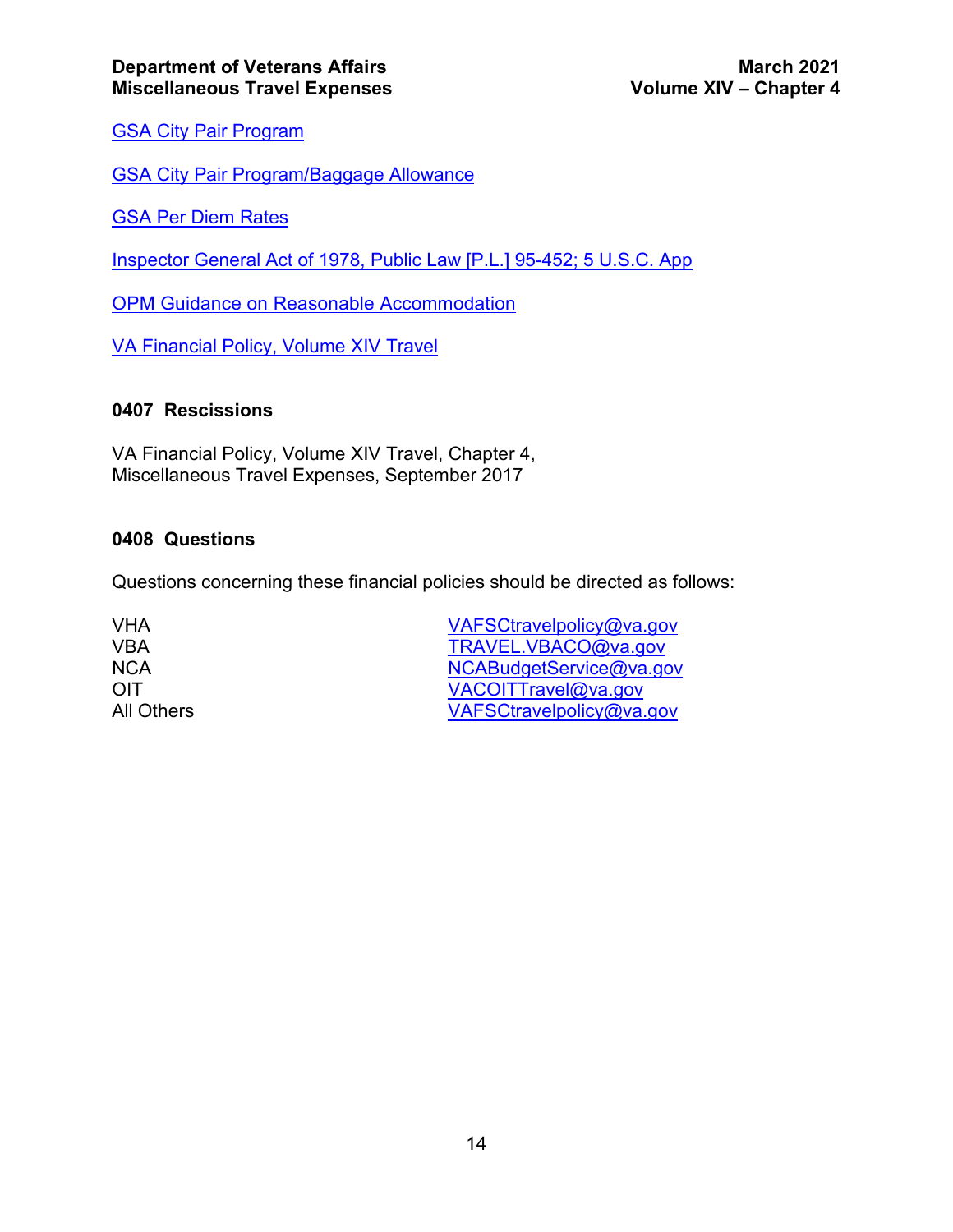#### <span id="page-15-0"></span>**Appendix A: Reimbursable Baggage Expenses**

Following are general rules for the number of baggage(s) based on length of TDY travel:

- One piece for one (1) week of TDY travel;
- Two pieces for two (2) weeks of TDY travel; or
- Three pieces for three (3) weeks or more of TDY travel.

AOs will authorize additional bags over the above general rules when the baggage is needed to conduct official business with the proper justification that it is in the interest of the Government.

Excess weight for baggage will be authorized by the AO with proper justification. For example, a traveler returns from a training conference with additional training materials received at the training location.

The table below describes reimbursement for necessary baggage expenses that are in the interest of the Government (refer to FTR § 301-12.2).

| <b>Expense Item</b> | <b>Description</b>                                                                                                                                                                                                                                                                                                                                                                                                                 | <b>Allowed</b><br><b>Reimbursement</b>                                  |
|---------------------|------------------------------------------------------------------------------------------------------------------------------------------------------------------------------------------------------------------------------------------------------------------------------------------------------------------------------------------------------------------------------------------------------------------------------------|-------------------------------------------------------------------------|
|                     | <b>Checked baggage Common carriers periodically revise their</b><br>rules concerning checked baggage. For<br>current information on applicable fees for<br>checked baggage, refer to the GSA City<br>Pair Program/Baggage Allowance<br>website.                                                                                                                                                                                    | Fees if any charged<br>by the common<br>carrier for checked<br>baggage. |
|                     | <b>Carry-on baggage Each passenger is allowed to hand-carry</b><br>one article for storage in the overhead<br>luggage bin in the passenger cabin.<br>Carry-on baggage may consist of<br>garment bags, laptops, purses, or similar<br>items that fit in the overhead bin or under<br>the seat. Carry-on baggage is not<br>considered checked baggage and is<br>carried free of charge. For current<br>information refer to airline. | Generally, there is no<br>additional fee for carry-<br>on baggage.      |

#### **Travel Reimbursement for Baggage Expenses**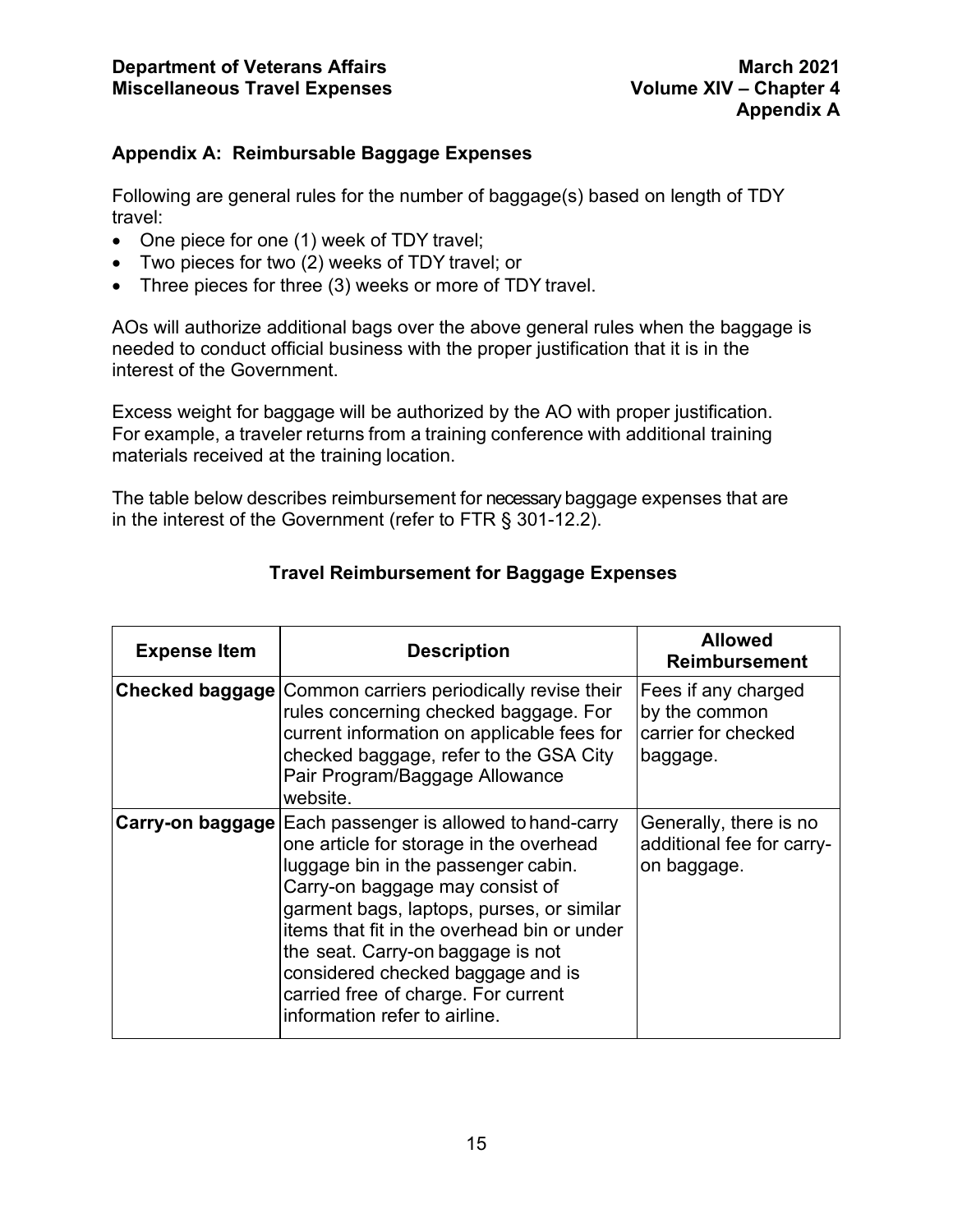| <b>Expense Item</b>                           | <b>Description</b>                                                                                                                                                                                                                                                                                                   | <b>Allowed</b><br><b>Reimbursement</b>                                                                                   |
|-----------------------------------------------|----------------------------------------------------------------------------------------------------------------------------------------------------------------------------------------------------------------------------------------------------------------------------------------------------------------------|--------------------------------------------------------------------------------------------------------------------------|
| <b>Excess baggage</b>                         | Excess baggage is baggage over the<br>standard piece(s) of checked baggage.<br>Excess baggage must be authorized or<br>approved by the travel AO. Excess<br>baggage does not include pets or the<br>baggage of travelers purchasing tickets<br>for personal convenience.                                             | Authorized if excess<br>over standard one bag<br>is approved (FTR $\S$<br>$301 - 12.2(d)$ ).                             |
| <b>Transfer of</b><br>baggage                 | Movement of baggage between common<br>carriers or terminals.                                                                                                                                                                                                                                                         | Reimbursement is<br>permitted (FTR § 301-<br>$12.2(b)$ ).                                                                |
| Storage of<br>baggage                         | If required because of official necessity<br>and authorized in advance.                                                                                                                                                                                                                                              | Reimbursement is<br>permitted (FTR § 301-<br>$12.2(c)$ ).                                                                |
| <b>Checking and</b><br>handling of<br>baggage | Charges for handling or checking<br>Government baggage, such as for<br>luggage porters or curbside check-in, are<br>allowed. Charges or tips at transportation<br>terminals are allowed for handling<br>Government property carried by the<br>traveler.                                                              | Reimbursement is<br>permitted (FTR § 301-<br>$12.2(e)$ ).                                                                |
| <b>Baggage</b>                                | <b>Excess Weight on Charges for additional weight when</b><br>checking baggage. Excess weight for<br>baggage will be allowed by the AO after<br>the fact with proper justification. For<br>example, a traveler returns from a<br>training conference with additional<br>training materials received at the training. | Fees, if any, charged<br>by the common carrier<br>for excess weight of<br>accompanied baggage<br>$(FTR \S 301-12.2(a)).$ |